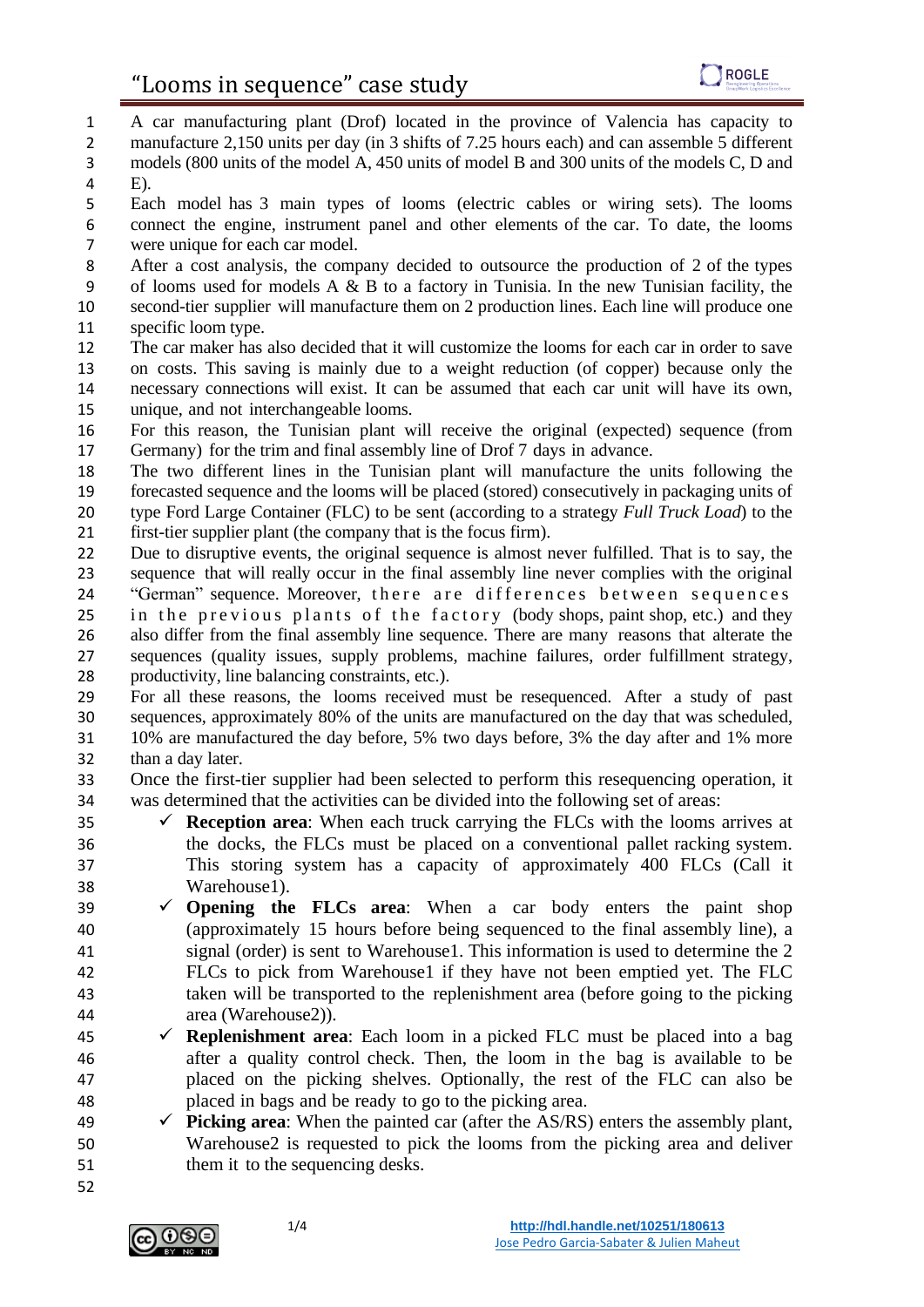## "Looms in sequence" case study



 ✓ **Sequencing area**: The sequencer (worker) checks that the product is correct (right product in the right bag). The product is placed on a sequencing trolley which has a capacity of 12 units. Two trolleys should be filled (one for each loom type). The maximum duration between the signal reception and placing the product on the trolley must never exceed 25 minutes. For the design of Warehouse2, several alternatives have been considered. a) An automatic storage system (something like a *miniload)* with capacity for 2,000 62  $\log_{10}$  looms.  $\checkmark$  The proposal is to consider 4 aisles of the following dimensions: 10 meters 64 long, 12 meters wide and 6 meters high. In each a is le, an automatic transelevator (*translo)* will load and unload the looms one by one. 66  $\checkmark$  Each transelevator costs around 150,000€. A draft of the layout proposed can be seen in the following figure: Translo Translo Translo Translo b) A shelving system with lockers with a total capacity of 2,000 looms (2 pick-up aisles and 3 aisles for replenishment). 73  $\checkmark$  The picks and the replenishments are done one by one manually.  $\checkmark$  The two picking corridors are assigned and the worker travels on a picking vehicle with a platform that can reach up to 8 meters.  $\checkmark$  The replenishment will be made through its assigned corridors with a picker travelling on the same type of vehicle. 78  $\checkmark$  The approximate dimensions of the storage area will be 25 meters long and 10 meters wide and 6 meters high. 80  $\checkmark$  It is estimated that each picker vehicle costs around 70,000 $\hat{\epsilon}$ . 81  $\checkmark$  As it is a manual task, it is possible to load up to 6 looms in a row and collect up to 4 looms in a row. 

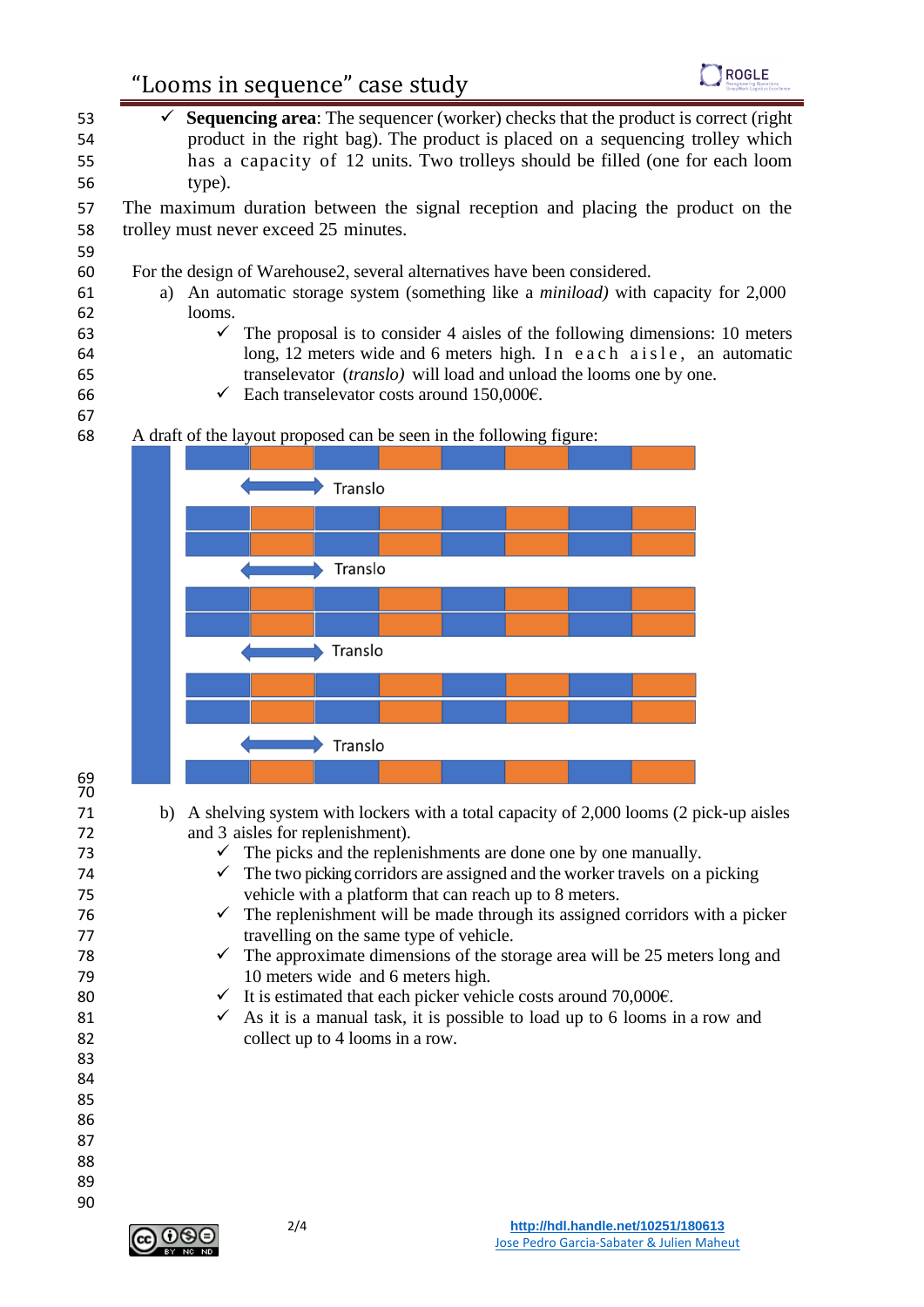

## "Looms in sequence" case study



| 93         |                                                                                        |
|------------|----------------------------------------------------------------------------------------|
| 94         | A system of low shelves with lockers with a total capacity of 2.000 looms<br>C)        |
| 95         | The replenishment and the <i>picking activities</i> are carried out using a customized |
| 96         | picking trolley                                                                        |
| 97         | The approximate dimensions of the storage area will be 40 meters long by               |
| 98         | 30 meters wide and 1.50 meters high.                                                   |
| 99         | Each loom is placed individually in a box (location).<br>$\checkmark$                  |
| 100        | The trolley used to replenish or to pick has a capacity of 4 looms.                    |
| 101        | An approximation to the proposed layout can be seen in the following figure.           |
| 102<br>103 |                                                                                        |
| 104        | d) No system of picking shelves.                                                       |
| 105        | In other words, the replenishment-picking operation disappears.<br>v.                  |
| 106        | The loom is picked directly from the FLC and once picked, it is sent back to           |
| 107        | the Warehouse1, where it will be stored again.                                         |
| 108        |                                                                                        |
| 109        | Some data that may be useful                                                           |
| 110        | 8 looms of model A fit in a FLC.                                                       |
| 111        | 10 looms of model B fit in a FLC.<br>$\bullet$                                         |
| 112        | 3 workers (one per shift) have an estimated annual cost of 100,000 euros.<br>$\bullet$ |
| 113        | The approximate cost of a forklift is 20,000 euros per unit.                           |
| 114        | The horizontal displacement speed of a translo is estimated at 4 m/s.<br>٠             |

- 115 The vertical displacement speed of a translo is estimated at 2 m/s.
- 116 A counterbalanced for klift moves at 2 m/s.
- 117 A picking vehicle with a platform moves at 1.5 m/s horizontally and 1 m/s vertically.
- 119 An operator walking and pushing the picking trolley moves at 0.7 m/s
- The time it takes to load a FLC from a conventional pallet racking system at a height of 4 meters is approximately 35 seconds (this is proportional to the height which must be reached).